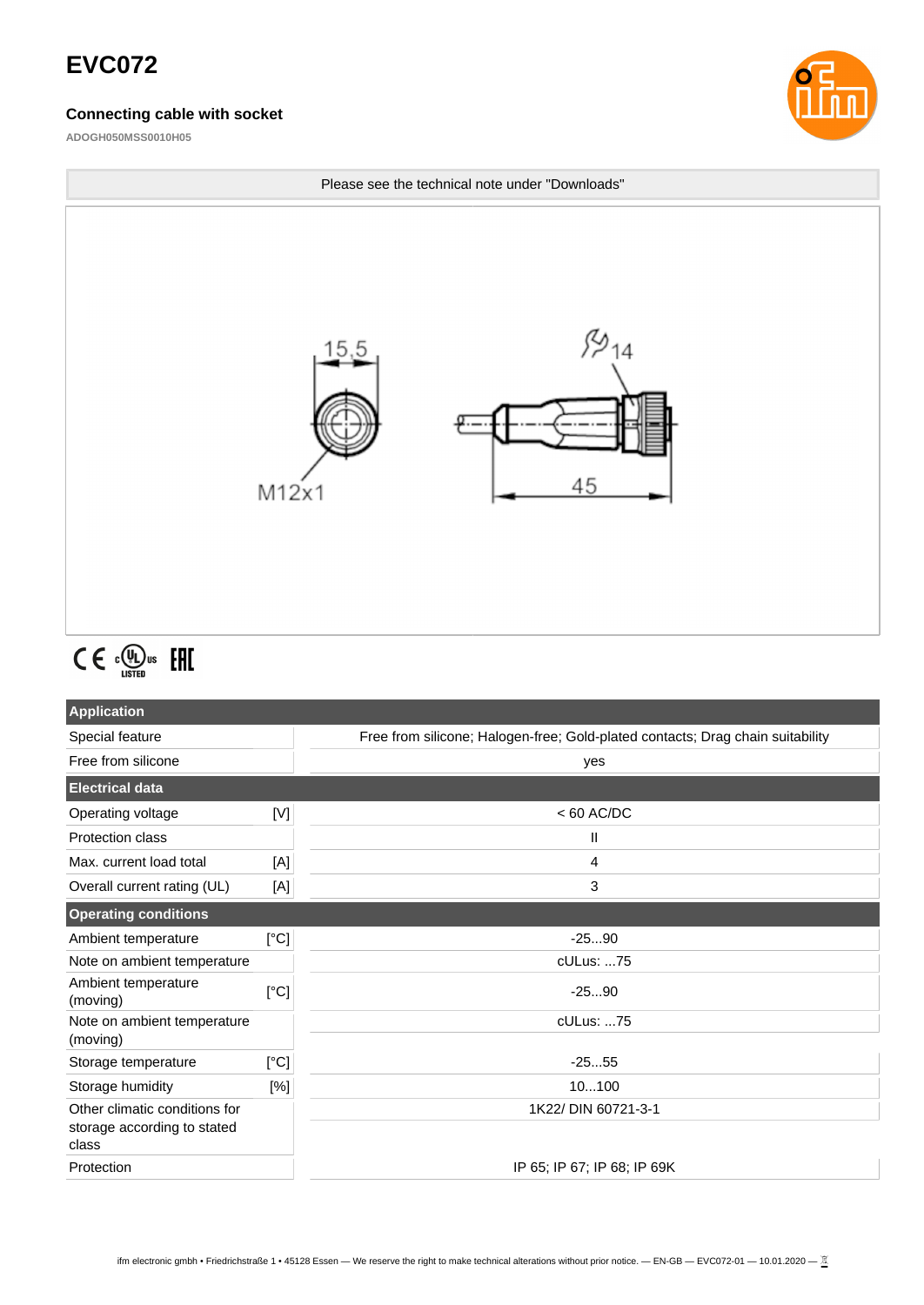# **EVC072**

## **Connecting cable with socket**

**ADOGH050MSS0010H05**



| <b>Mechanical data</b>                |      |                                                                                                                   |                                                                                                   |  |
|---------------------------------------|------|-------------------------------------------------------------------------------------------------------------------|---------------------------------------------------------------------------------------------------|--|
| Weight                                | [g]  | 348.6                                                                                                             |                                                                                                   |  |
| <b>Dimensions</b>                     | [mm] |                                                                                                                   | $15.5 \times 15.5 \times 45$                                                                      |  |
| <b>Materials</b>                      |      | housing: TPU orange; Sealing: FKM                                                                                 |                                                                                                   |  |
| Material nut                          |      | brass, nickel-plated                                                                                              |                                                                                                   |  |
| Drag chain suitability                |      | yes                                                                                                               |                                                                                                   |  |
|                                       |      | bending radius for flexible use                                                                                   | min. 10 x cable diameter                                                                          |  |
| Drag chain suitability                |      | travel speed                                                                                                      | max. 3.3 m/s for a horizontal travel length<br>of 5 m and max, acceleration of 5 m/s <sup>2</sup> |  |
|                                       |      | bending cycles                                                                                                    | $> 5$ Mio.                                                                                        |  |
|                                       |      | torsional strain                                                                                                  | $± 180$ °/m                                                                                       |  |
| <b>Remarks</b>                        |      |                                                                                                                   |                                                                                                   |  |
| <b>Notes</b>                          |      | Please see the technical note under "Downloads"                                                                   |                                                                                                   |  |
| Pack quantity                         |      | 1 pcs.                                                                                                            |                                                                                                   |  |
| <b>Electrical connection</b>          |      |                                                                                                                   |                                                                                                   |  |
|                                       |      | Cable: 10 m, PUR, Halogen-free, black, $\varnothing$ 4.6 mm; 5 x 0.34 mm <sup>2</sup> (42 x $\varnothing$ 0.1 mm) |                                                                                                   |  |
| <b>Electrical connection - socket</b> |      |                                                                                                                   |                                                                                                   |  |

Connector: 1 x M12, straight; Locking: brass, nickel-plated; Contacts: gold-plated; Tightening torque: 0.6...1.5 Nm

 $\overline{2}$  $5 - \frac{6}{6}$